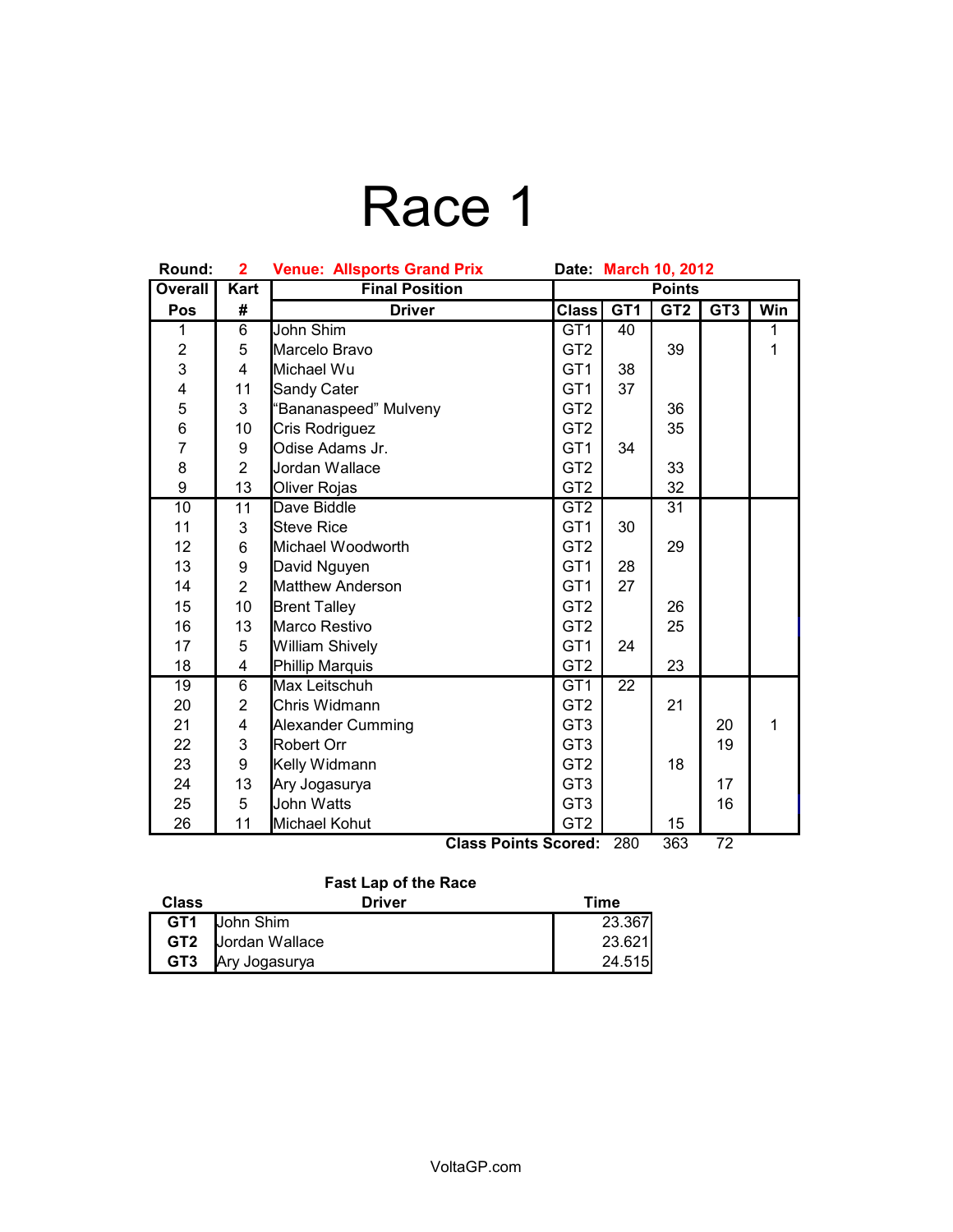# Race 2

| Round:                  | $\mathbf{2}$   | <b>Venue: Allsports Grand Prix</b><br>Date March 10, 2012 |                  |        |      |     |              |
|-------------------------|----------------|-----------------------------------------------------------|------------------|--------|------|-----|--------------|
| <b>Overall</b>          | <b>Kart</b>    | <b>Final Position</b>                                     | <b>Points</b>    |        |      |     |              |
| Pos                     | #              | <b>Driver</b>                                             | <b>Class</b>     | GT1    | GT2  | GT3 | Win          |
| 1                       | 9              | John Shim                                                 | GT <sub>1</sub>  | 40     |      |     | $\mathbf{1}$ |
| $\overline{2}$          | 3              | Sandy Cater                                               | GT <sub>1</sub>  | 39     |      |     |              |
| 3                       | 6              | Odise Adams Jr.                                           | GT <sub>1</sub>  | 38     |      |     |              |
| $\overline{\mathbf{4}}$ | 11             | 'Bananaspeed" Mulveny                                     | GT <sub>2</sub>  |        | 37   |     | $\mathbf{1}$ |
| 5                       | 5              | Michael Wu                                                | GT <sub>1</sub>  | 36     |      |     |              |
| 6                       | 10             | Marcelo Bravo                                             | GT <sub>2</sub>  |        | 35   |     |              |
| $\overline{7}$          | 13             | Cris Rodriguez                                            | GT <sub>2</sub>  |        | 34   |     |              |
| 8                       | 4              | Jordan Wallace                                            | GT <sub>2</sub>  |        | 33   |     |              |
| $\overline{9}$          | 10             | <b>Oliver Rojas</b>                                       | GT <sub>2</sub>  |        | 32   |     |              |
| 10                      | 11             | David Nguyen                                              | GT <sub>1</sub>  | 31     |      |     |              |
| 11                      | 5              | Dave Biddle                                               | GT <sub>2</sub>  |        | 30   |     |              |
| 12                      | $\overline{2}$ | <b>William Shively</b>                                    | GT <sub>1</sub>  | 29     |      |     |              |
| 13                      | 13             | <b>Steve Rice</b>                                         | GT <sub>1</sub>  | 28     |      |     |              |
| 14                      | 6              | Max Leitschuh                                             | GT <sub>1</sub>  | 27     |      |     |              |
| 15                      | 3              | <b>Brent Talley</b>                                       | GT <sub>2</sub>  |        | 26   |     |              |
| 16                      | 14             | <b>Matthew Anderson</b>                                   | GT <sub>1</sub>  | 25     |      |     |              |
| 17                      | 4              | Marco Restivo                                             | GT <sub>2</sub>  |        | 24   |     |              |
| $\overline{18}$         | $\overline{3}$ | <b>Phillip Marquis</b>                                    | $\overline{GT2}$ |        | 23   |     |              |
| 19                      | $\overline{2}$ | Kelly Widmann                                             | GT <sub>2</sub>  |        | 22   |     |              |
| 20                      | 4              | Michael Woodworth                                         | GT <sub>2</sub>  |        | 21   |     |              |
| 21                      | 13             | Ary Jogasurya                                             | GT <sub>3</sub>  |        |      | 20  | $\mathbf{1}$ |
| 22                      | 10             | Alexander Cumming                                         | GT <sub>3</sub>  |        |      | 19  |              |
| 23                      | 11             | John Watts                                                | GT <sub>3</sub>  |        |      | 18  |              |
| 24                      | 6              | Robert Orr                                                | GT <sub>3</sub>  |        |      | 17  |              |
| 25                      | 9              | Chris Widmann                                             | GT <sub>2</sub>  |        | 16   |     |              |
| 26                      | 5              | Michael Kohut                                             | GT <sub>2</sub>  |        | 15   |     |              |
|                         |                | <b>CI-</b><br>$D_{\text{m}}$ in the $D_{\text{m}}$        | $\mathbf{A}$     | $\sim$ | 0.40 | 74  |              |

**Class Points Scored:** 293 348 74

### **Fast Lap of the Race**

| Class           | <b>Driver</b>    | Time    |
|-----------------|------------------|---------|
| GT <sub>1</sub> | Odise Adams Jr.  | 23.351  |
| GT <sub>2</sub> | Marcelo Bravo    | 23.515  |
| GT <sub>3</sub> | <b>Robet Orr</b> | 24.048L |